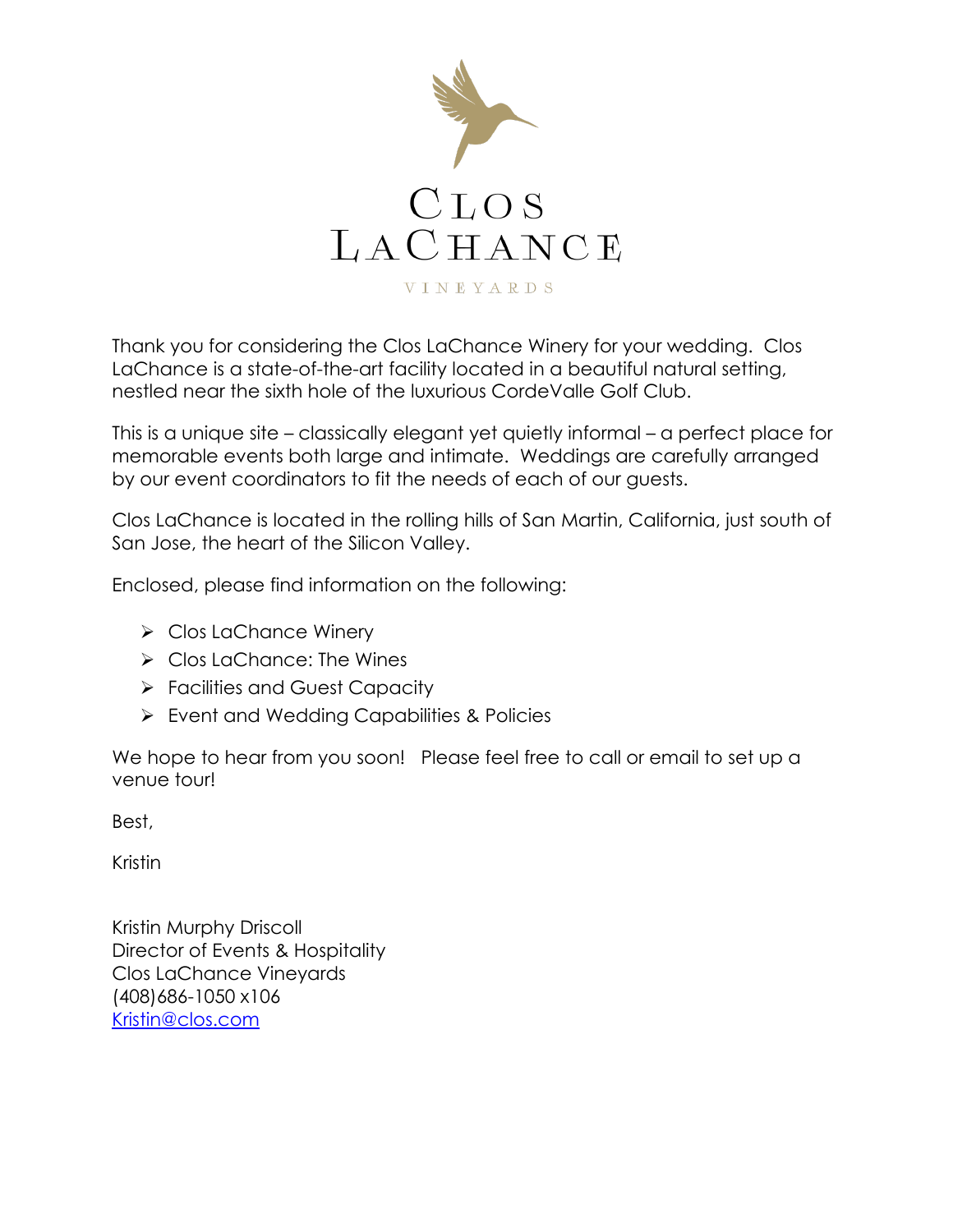

### **50% off site fees all remaining 2022 dates!**

### **Does not apply to weekdays (Mon-Thurs) New bookings only**

### **2022 – 2023**

**May – October** (Limit 200 Guests)

- ➢ Saturday: \$10,000
- ➢ Friday: \$8,500
- ➢ Sunday: \$9,500
- $\triangleright$  Mon-Thurs: \$4,500

#### **November, December & April** (Limit 115 Guests)

- ➢ Saturday: \$7,000
- ➢ Friday: \$6,000
- ➢ Sunday: \$6,500
- ➢ Mon-Thurs: \$2,500

#### **January** (Limit 115 Guests)

- $\geq$  Saturday: \$2,000
- ➢ Friday: \$1,750
- ➢ Sunday: \$2,250
- ➢ Mon-Thurs: \$1,000

#### **February- March** (Limit 115 Guest)

- $\blacktriangleright$  Saturday: \$3,500
- ➢ Friday: \$2,500
- ➢ Sunday: \$3,000
- $\triangleright$  Mon-Thurs: \$1,250

#### **Clos LaChance Wedding Packages Include:**

➢ Use of the winery for 8.5 hours (Includes 2 hour set up and 1 hour breakdown)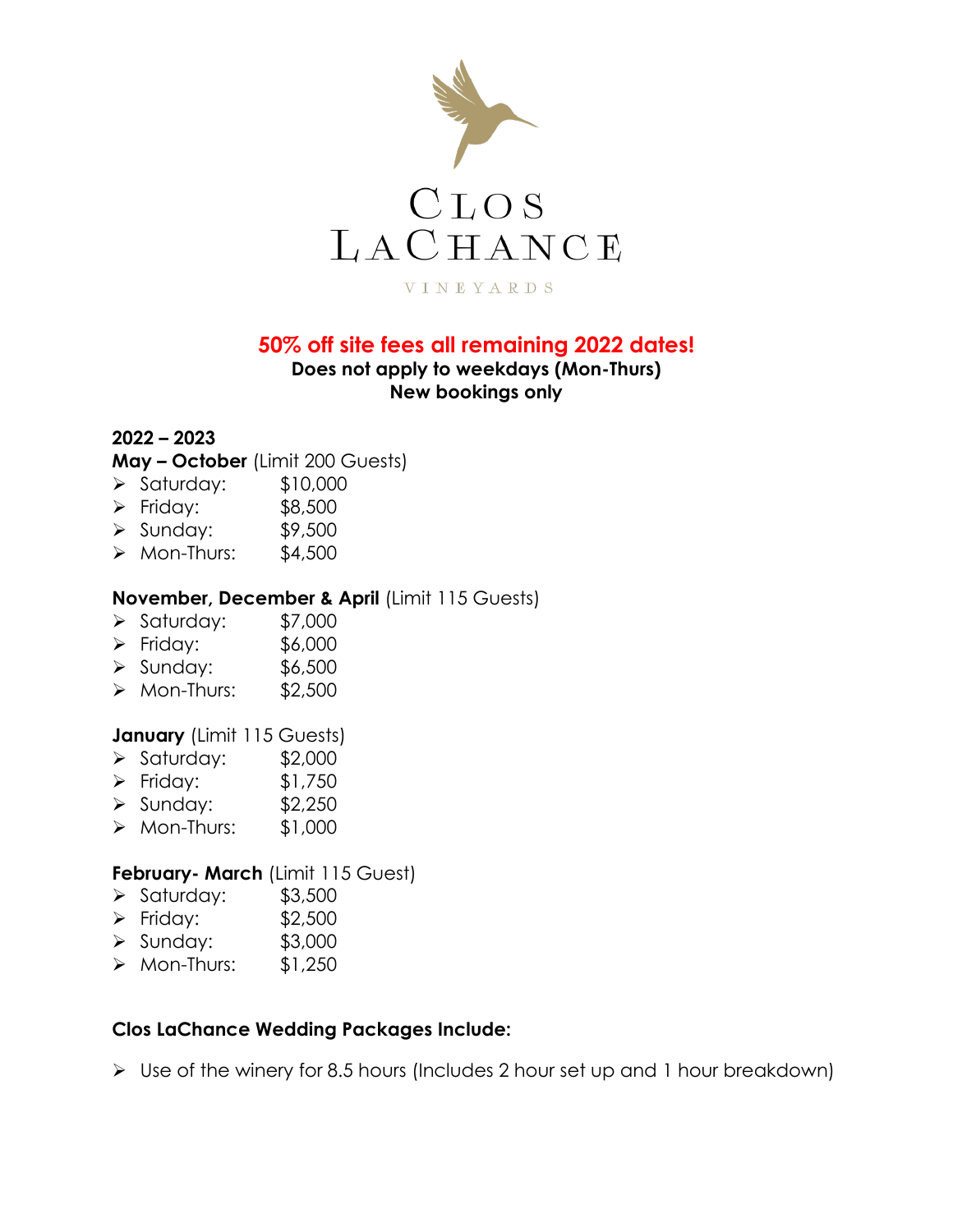

- ➢ On-site Wedding Coordinator that will assist with layouts, timeline, ceremony rehearsal and the coordination on the wedding day.
- ➢ Tables & Chivari Reception Chairs (Includes an ivory cushion)
- $\triangleright$  Ceremony Site and white chairs
- $\geq 60$ " flat screen TV with Slideshow Capabilities
- ➢ Arrangement of additional rentals
- ➢ Preferred Vendor List
- ➢ 1 Bedroom 2 Bathroom Bridal Suite with Full Kitchen and Living Room
- ➢ Stone Walled Cellar Room (Groom's Room)
- ➢ White Paper Parasols
- ➢ Winery staff (Set up & Bar Staff)
- ➢ Valet service required for all events. Clos LaChance will book the valet for all clients. Pricing is as follows

| <b>Total number of Guests</b> | <b>Total Number of Attendants</b> | Cost    |
|-------------------------------|-----------------------------------|---------|
| $0 - 80$                      |                                   | \$600   |
| 80-100                        |                                   | \$800   |
| $101 - 125$                   | 4                                 | \$950   |
| 126-150                       | 5                                 | \$1,100 |
| 151-175                       | 6                                 | \$1,250 |
| 176-200                       |                                   | \$1,400 |

Pricing is based off of a six hour period. Valets will be at the winery 60 minutes prior to the start of the event.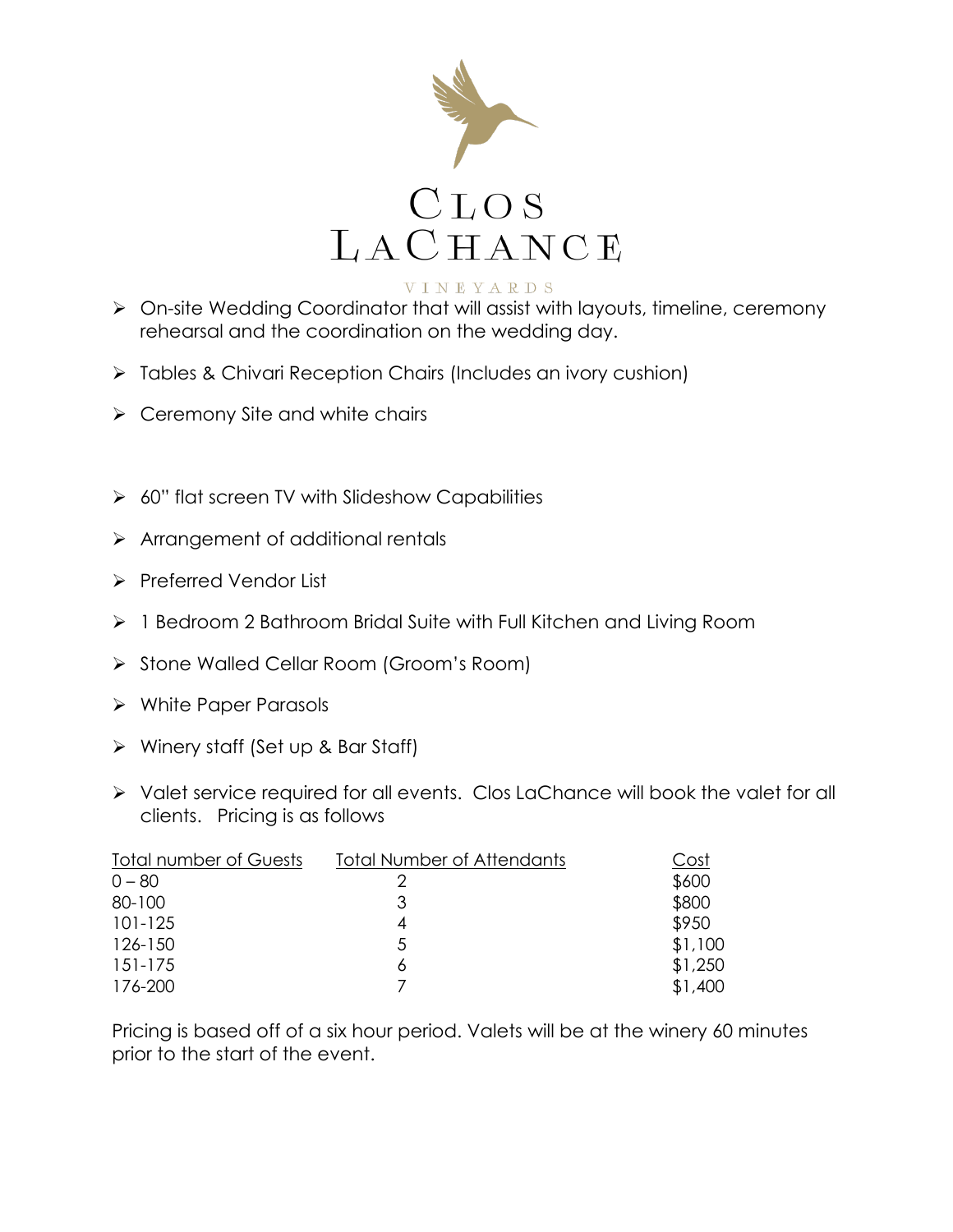

Parking Services are provided by Precision Parking Please contact Derek Turner at (408) 712-0841 for more information

### **Clos LaChance: The Weddings**

Thank you for considering Clos LaChance Winery for your very special wedding day. Clos LaChance is located only 20 miles from the Silicon Valley; however, it feels a million miles away.

A true winery experience—imagine a walk down the aisle, outdoors on a lush green lawn, complete with spectacular views. 100 acres of growing vineyards and golden hillsides dotted with majestic green oak trees provide a stunning backdrop for ceremonies of all faiths. Cocktail hour is held in the festive Mulberry Grove, with guests mingling within an arm's reach of the vines. Dinner and Clos LaChance's hand-crafted wines are served on the Terrace, surrounded by views and beautiful gardens. Conclude the evening with dancing in the elegant Grand Salon, with family and friends.

It is our goal to provide each couple with a beautiful and memorable beginning to their life together.

### **Clos LaChance: The Wines**

Clos LaChance Wines is a small, family-owned winery, located in the heart of the Santa Clara Valley, producing hand-made wines from local vineyards and other premium appellations throughout California.

Clos LaChance takes its name from the small fenced-in area encompassing a vineyard (Clos) and from co-owner Brenda Murphy's maiden name. The hummingbird was chosen as the winery's symbol for both its aesthetic beauty and its ability to keep other birds away from the grapes. In 1987, co-owners Bill and Brenda Murphy decided to plant some Chardonnay in their Saratoga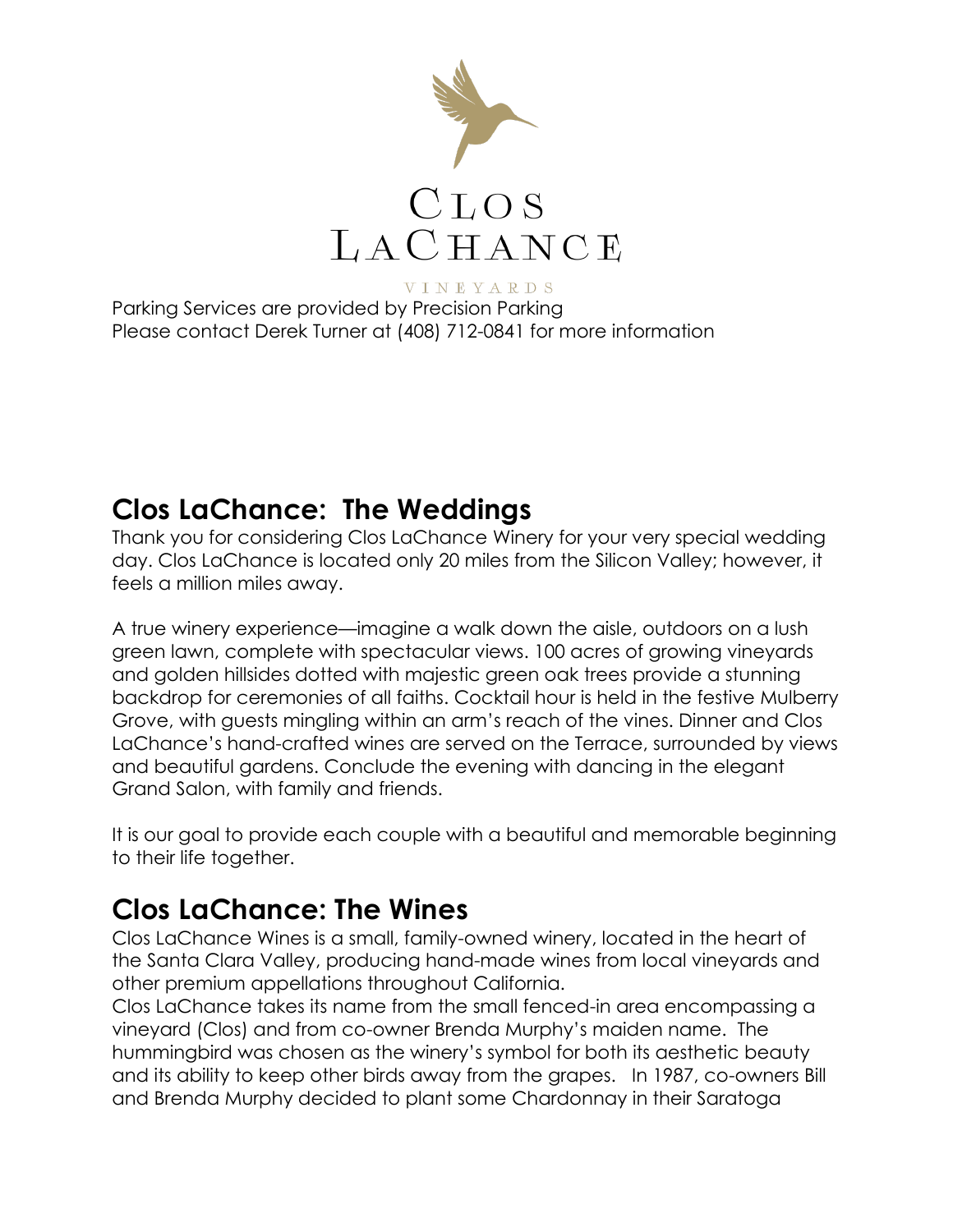

backyard. The wine was good enough that people wanted to buy it. It was at this point that Clos LaChance formed into a company. The first commercially released wines were from the 1992 vintage.

Any winemaker needs high-quality grapes to produce great wine. In addition to being one of the most beautiful places in California, the Santa Clara Valley also grows some of the state's finest grapes. The rugged topography of the region limits the size of individual vineyards. In addition, the costs associated with planting mountain vineyards limit the overall acreage devoted to grapes in this cool, coastal appellation.

### **Wine& Beer Pricing**

#### *All wine and beer are billed based on consumption. No outside alcohol is allowed on the property.*

Availability and wine prices subject to change

#### **Whites:**

| Amber's Cuvee Sparkling Wine                                                                                        | \$45                                 |
|---------------------------------------------------------------------------------------------------------------------|--------------------------------------|
| Rose                                                                                                                | \$22                                 |
| Sauvignon Blanc                                                                                                     | \$24                                 |
| Reserve Chardonnay                                                                                                  | \$34                                 |
| Viognier                                                                                                            | \$24                                 |
| Reds:<br>Santa Cruz Mt Pinot Noir<br>Reserve Grenache<br>Reserve Meritage<br>Reserve Malbec<br>Reserve Petite Syrah | \$30<br>\$36<br>\$30<br>\$36<br>\$30 |
| <b>Reserve Cabernet</b>                                                                                             | \$40                                 |
| Reserve Cab Franc                                                                                                   | \$36                                 |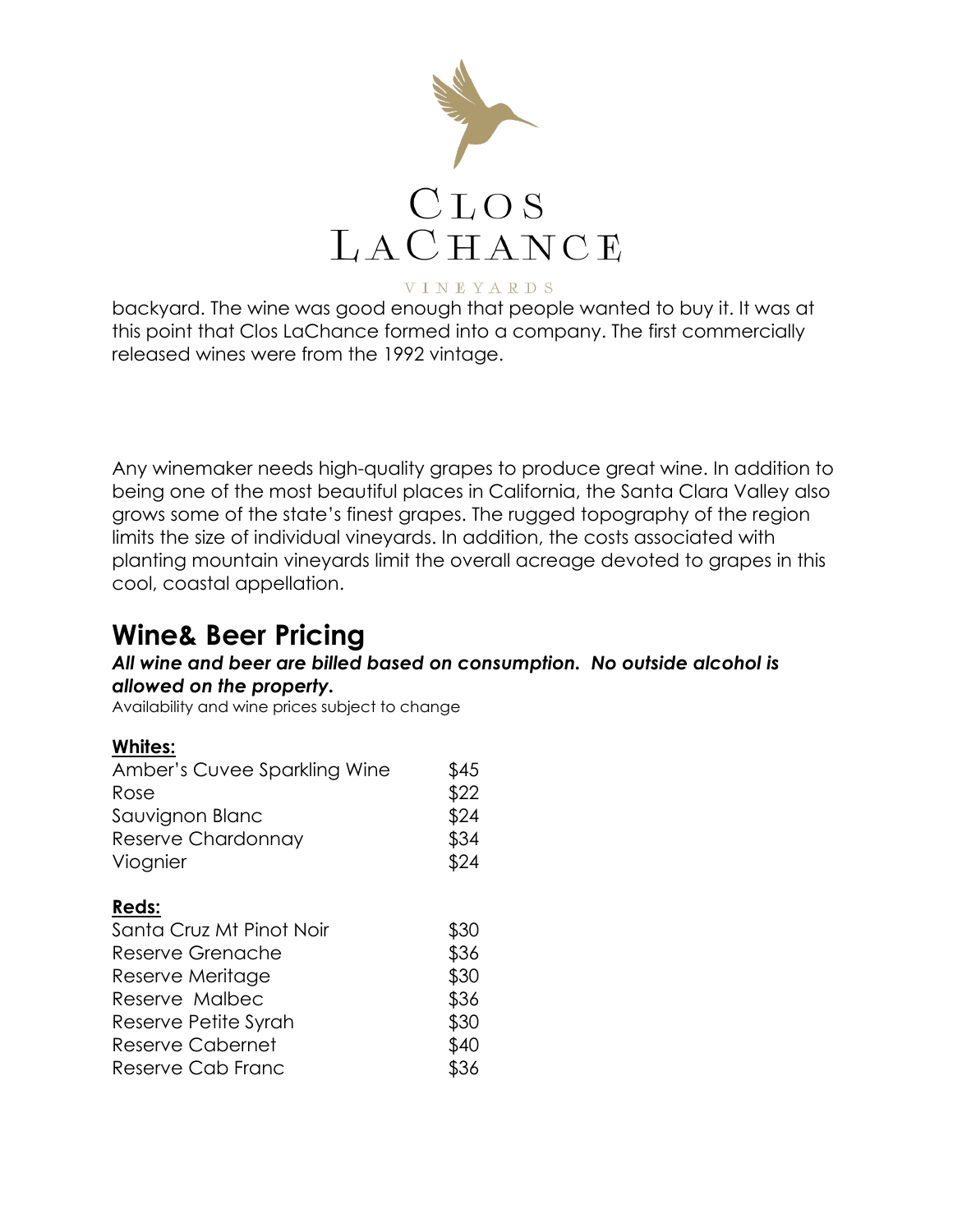

### **Designates:**

| Murphy's Choice Chardonnay    | \$36 |
|-------------------------------|------|
| Murphy's Choice Pinot Noir    | \$50 |
| Lila's Cuvee Rhone Blend      | \$50 |
| Joli Meritage                 | \$50 |
| Whitestone Cabernet Sauvignon | \$50 |

- ➢ Beer: \$6 per beer
	- ( Sierra Nevada Hazy Little IPA, Corona, Stella Artois, Firestone Walker 805)
- ➢ Non Alcoholic Beverages: \$3pp
	- (Unlimited Coke, Diet Coke, Sprite, Sparking Cider, filtered water)
- ➢ 20% Service Charge and 9% Sales Tax will be added to the final invoice

## **CATERING**

Clos LaChance works exclusively with our in-house caterer & Chef, *Cellar Door Catering***.** Please refer to Clos LaChances' "Preferred Vendors List" for contact information. Other than wedding cakes, **no outside food** is allowed. This includes desserts and late night snacks.

We will provide a complimentary tasting of the food for 4 guests once the date is confirmed.

# **DJ Services**

Clos LaChance Event works exclusively with a very talented group of local DJ's. Clients must select one of the DJ's or DJ services from our preferred vendor list. Please refer to Clos LaChances' "Preferred Vendors List" for contact information.

### **Wedding Vendors**

Clos LaChance has spent years perfecting our preferred vendor list! These vendors some highly recommend by our Event Coordinators. While it's always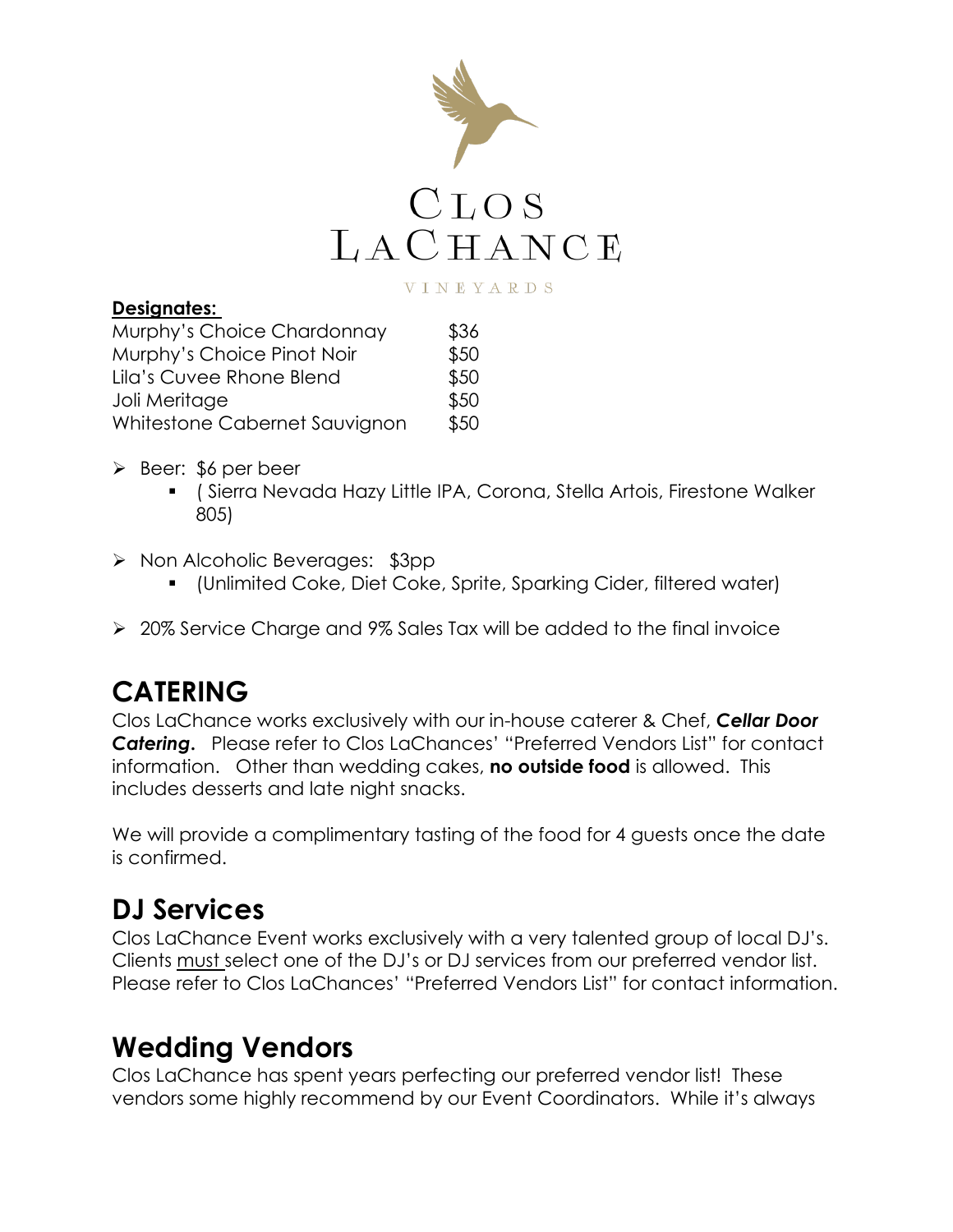

better to hire someone that has worked at the winery before, they are just recommendations. You are welcome to bring in your own florist, photographer, videographer, photo booth, etc. All vendors must be approved 4 week prior to the wedding date.

## **EVENT TIMING**

Due to the busy summer hours in the Tasting Room, event start times and end times will vary depending on the date of your wedding.

- **May, June, July and August** weddings can start no earlier than 6:00pm and must end by 11:30pm.
- **April & September** weddings can start no earlier than 5:30pm and must end by 11:00pm
- **October** weddings can start no earlier than 5:00pm and must end by 10:30pm.
- **November – March** weddings can start no earlier than 4:00pm and must end by 9:30pm.

*When creating your wedding invitation, please put the exact time of the ceremony start time***.** 

# **DEPOSITS & PAYMENT SCHEDULES**

A deposit equaling 50% of the total facility rental is required to secure an event date at Clos LaChance. The amount will be deducted from the total cost after the contract has been approved and signed. The balance is due 3 months prior to the event date. We require a major credit card along with your deposit to guarantee any additional charges incurred, should your costs exceed the estimated bill. Final accounting will be forwarded to you after the event.

## **WEDDING REHEARSALS**

Wedding rehearsals must be scheduled in advance with the Clos La Chance Events Manager. Rehearsals must be scheduled either the Wednesday or Thursday prior to the wedding date between the hours of 10am – 3pm.